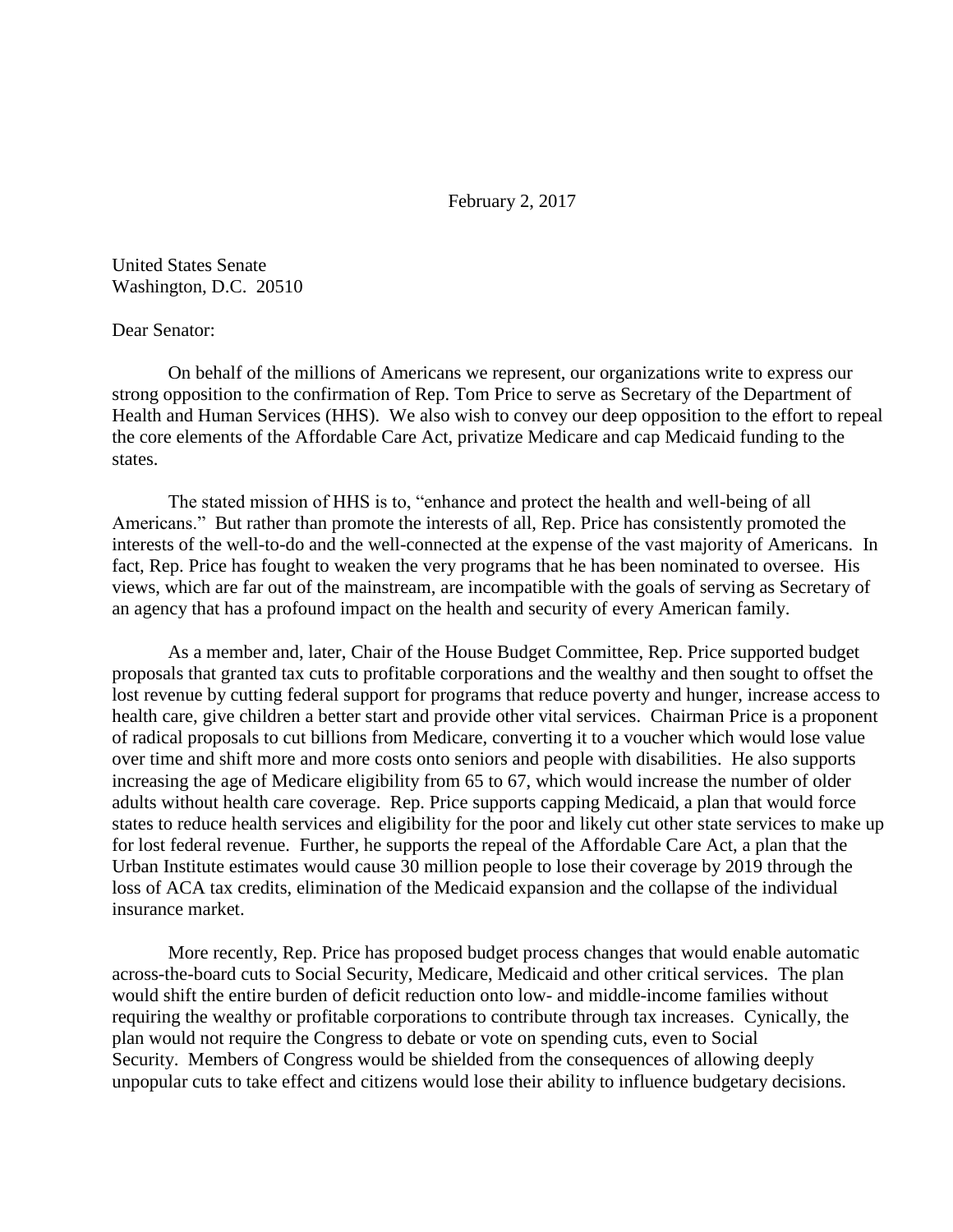As consumers have become increasingly worried about their ability to obtain needed medicines, Rep. Price has been dismissive of proposals to address price gouging by pharmaceutical manufacturers. He referred to legislation requiring Medicare to negotiate drug prices with drug companies as "a solution in search of a problem."

During his tenure in the Congress, Rep. Price has established a record of extremism, demonstrating that his values are out of step with the country. The Senate should not entrust the leadership of HHS to an individual who does not understand the challenges of the majority of Americans. We urge you to oppose his confirmation.

Sincerely,

9to5, National Association of Working Women 30 for 30 Campaign AFL-CIO Advocates for Youth Aging Life Care Association® Alliance for Retired Americans American Federation of State, County and Municipal Employees American Federation of Teachers American Indian Mothers Inc. Association of Nurses in AIDS Care Bakery, Confectionery, Tobacco Workers and Grain Millers International Union Bend the Arc Jewish Action Black Women's Roundtable Center for Community Change Center for Constitutional Rights Center for Law and Social Policy Center for Medicare Advocacy Center for Popular Democracy Center for Science in the Public Interest Citizens Council for Human Rights Coalition on Human Needs Communications Workers of America Community Catalyst Consumer Health First **CREDO** Disabled Rights Action Committee EMILY's List Family Equality Council Families First Families USA Friends of the Earth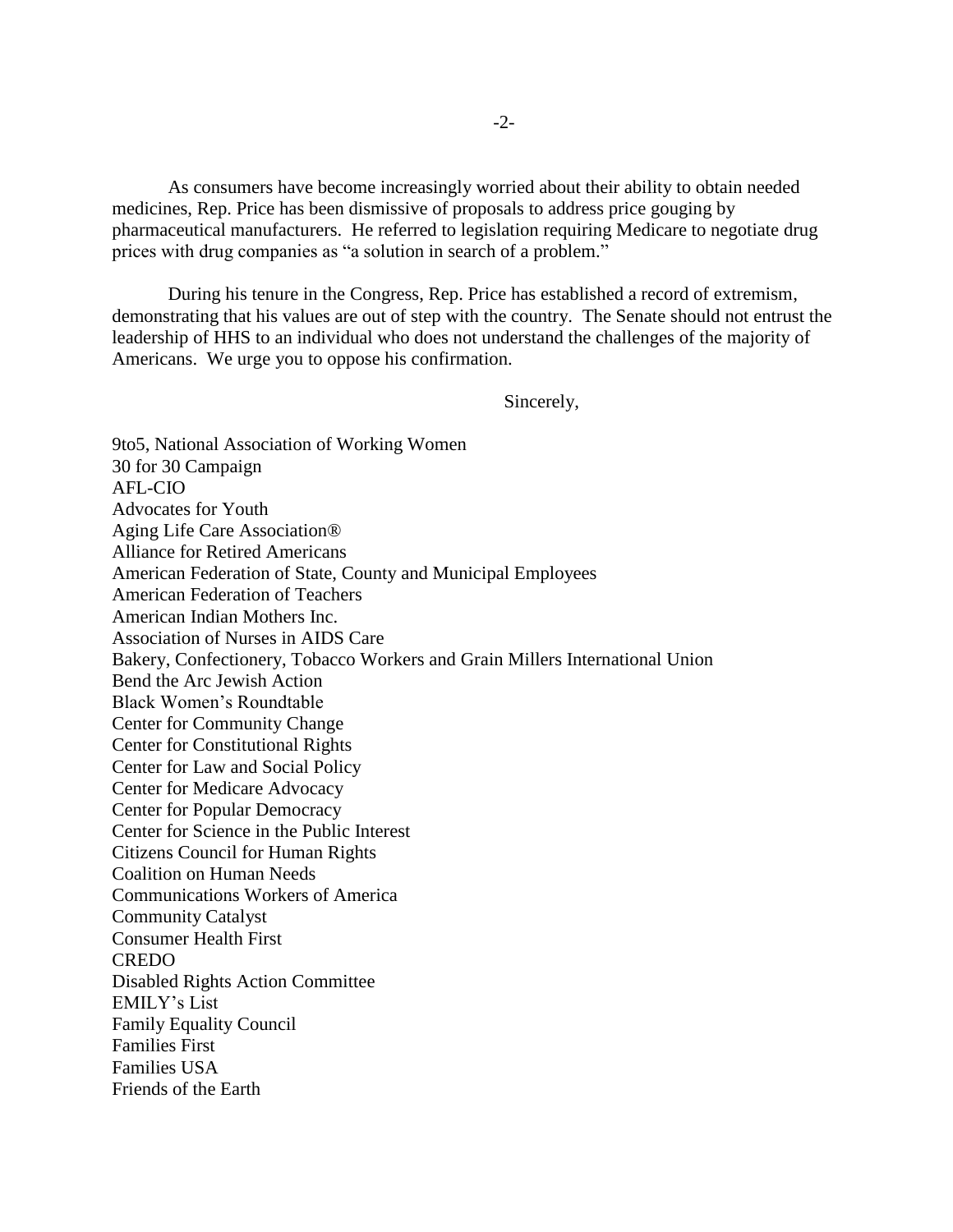GLMA: Health Professionals Advancing LGBT Equality Health and Medicine Policy Research Group Housing Works Human Rights Campaign International Association of Machinists and Aerospace Workers International Union, United Automobile, Aerospace & Agricultural Implement Workers of America Just Harvest The Leadership Conference on Civil and Human Rights Main Street Alliance Medical Mission Sisters, North America Mi Familia Vota Mommie Activist and Sons MomsRising MoveOn.org Civic Action NAACP National Advocates for Pregnant Women National Asian Pacific American Women's Forum National Black Justice Coalition National Center for Law and Economic Justice The National Center for Lesbian Rights National Center for Transgender Equality National Committee to Preserve Social Security and Medicare National Council of Jewish Women National Domestic Workers Alliance National Education Association National Employment Law Project National Health Law Program (NHeLP) National Immigration Law Center National Latina Institute for Reproductive Health National LGBTQ Task Force Action Fund National Nurses United National Partnership for Women and Families National Physicians Alliance National Women's Health Network National Women's Law Center People For the American Way People Demanding Action People's Action Physicians for a National Health Program Planned Parenthood Federation of America Pride at Work Project Inform